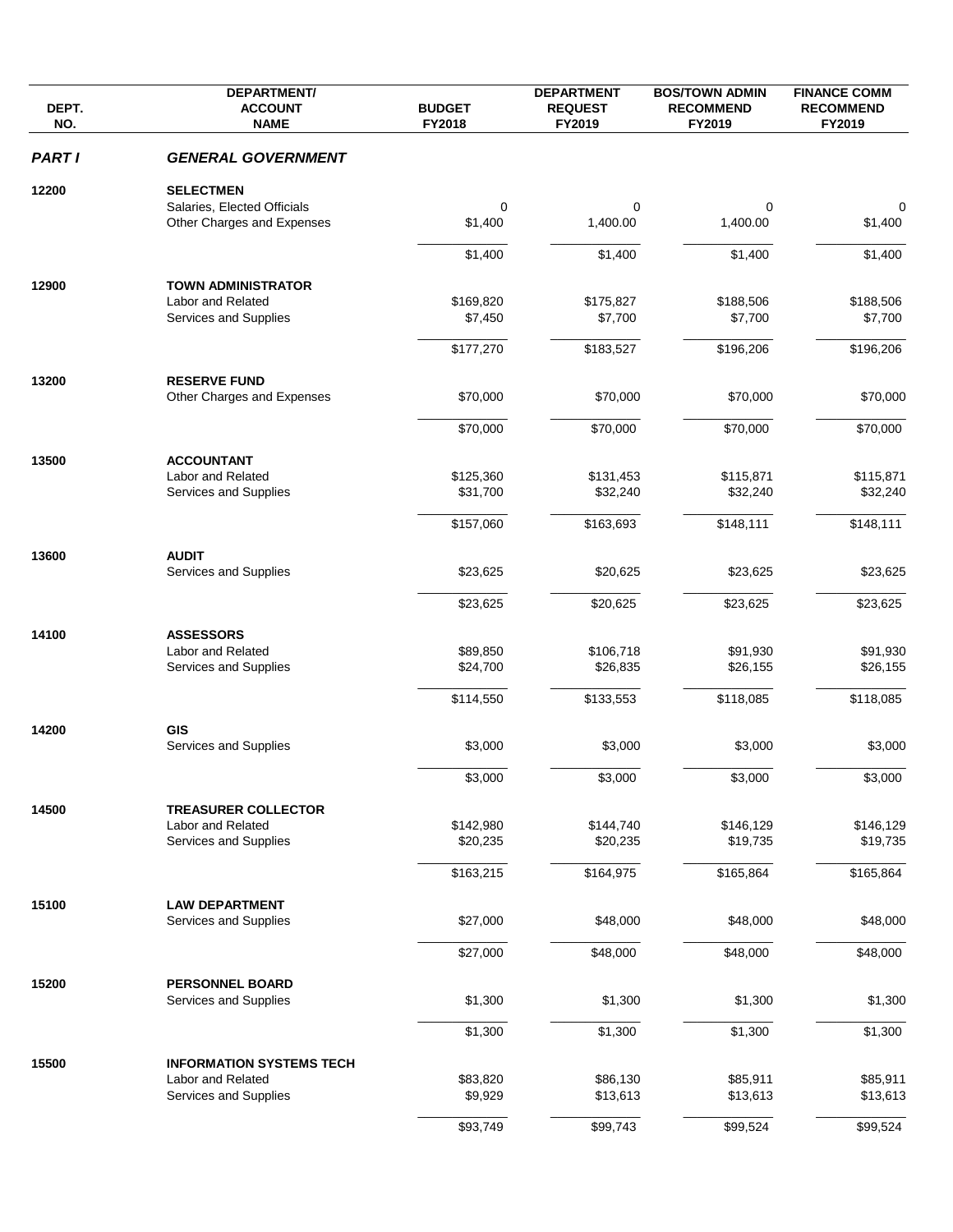| NO.                                                                                             | <b>DEPARTMENT/</b><br><b>ACCOUNT</b><br><b>NAME</b>     | <b>BUDGET</b><br>FY2018 | <b>DEPARTMENT</b><br><b>REQUEST</b><br>FY2019 | <b>BOS/TOWN ADMIN</b><br><b>RECOMMEND</b><br>FY2019 | <b>FINANCE COMM</b><br><b>RECOMMEND</b><br>FY2019 |
|-------------------------------------------------------------------------------------------------|---------------------------------------------------------|-------------------------|-----------------------------------------------|-----------------------------------------------------|---------------------------------------------------|
|                                                                                                 | <b>CENTRAL TELEPHONE</b>                                |                         |                                               |                                                     |                                                   |
|                                                                                                 | Services and Supplies                                   | \$16,000                | \$16,000                                      | \$13,000                                            | \$13,000                                          |
| DEPT.<br>15700<br>15800<br>15900<br>16100<br>16200<br>16300<br>17100<br>17500<br>17600<br>19200 |                                                         | \$16,000                | \$16,000                                      | \$13,000                                            | \$13,000                                          |
|                                                                                                 | <b>TAX TITLE / FORECLOSURE</b><br>Services and Supplies | \$2,500                 | \$2,750                                       | \$2,500                                             | \$2,500                                           |
|                                                                                                 |                                                         | \$2,500                 | \$2,750                                       | \$2,500                                             | \$2,500                                           |
|                                                                                                 | <b>POSTAGE METER</b>                                    |                         |                                               |                                                     |                                                   |
|                                                                                                 | Services and Supplies                                   | \$30,050                | \$30,150                                      | \$30,650                                            | \$30,650                                          |
|                                                                                                 |                                                         | \$30,050                | \$30,150                                      | \$30,650                                            | \$30,650                                          |
|                                                                                                 | <b>TOWN CLERK</b>                                       |                         |                                               |                                                     |                                                   |
|                                                                                                 | Labor and Related                                       | \$57,254                | \$83,328                                      | \$71,177                                            | \$71,177                                          |
|                                                                                                 | Services and Supplies                                   | \$2,150                 | \$7,200                                       | \$2,750                                             | \$2,750                                           |
|                                                                                                 |                                                         | \$59,404                | \$90,528                                      | \$73,927                                            | \$73,927                                          |
|                                                                                                 | <b>ELECTIONS</b>                                        |                         |                                               |                                                     |                                                   |
|                                                                                                 | Labor and Related<br>Services and Supplies              | \$2,000<br>\$3,269      | \$18,495<br>\$13,000                          | \$3,000<br>\$6,700                                  | \$3,000<br>\$6,700                                |
|                                                                                                 |                                                         |                         |                                               |                                                     |                                                   |
|                                                                                                 |                                                         | \$5,269                 | \$31,495                                      | \$9,700                                             | \$9,700                                           |
|                                                                                                 | <b>REGISTRATION</b>                                     |                         |                                               |                                                     |                                                   |
|                                                                                                 | Labor and Related<br>Services and Supplies              | \$2,290<br>\$4,162      | \$2,290<br>\$5,600                            | \$2,290<br>\$3,782                                  | \$2,290<br>\$3,782                                |
|                                                                                                 |                                                         |                         |                                               |                                                     |                                                   |
|                                                                                                 |                                                         | \$6,452                 | \$7,890                                       | \$6,072                                             | \$6,072                                           |
|                                                                                                 | <b>CONSERVATION COMMISSION</b><br>Labor and Related     | \$49,142                | \$55,380                                      | \$50,693                                            | \$50,693                                          |
|                                                                                                 |                                                         |                         |                                               |                                                     |                                                   |
|                                                                                                 |                                                         | \$49,142                | \$55,380                                      | \$50,693                                            | \$50,693                                          |
|                                                                                                 |                                                         |                         |                                               |                                                     |                                                   |
|                                                                                                 | <b>PLANNING BOARD</b><br>Labor and Related              | \$69,500                | \$70,717                                      | \$70,717                                            | \$70,717                                          |
|                                                                                                 | Services and Supplies                                   | \$5,477                 | \$5,477                                       | \$5,277                                             | \$5,277                                           |
|                                                                                                 |                                                         | \$74,977                | \$76,194                                      | \$75,994                                            | \$75,994                                          |
|                                                                                                 | <b>BOARD OF APPEALS</b>                                 |                         |                                               |                                                     |                                                   |
|                                                                                                 | Labor and Related                                       | \$9,710                 | \$12,345                                      | \$11,500                                            | \$11,500                                          |
|                                                                                                 | Services and Supplies                                   | \$250                   | \$250                                         | \$250                                               | \$250                                             |
|                                                                                                 |                                                         | \$9,960                 | \$12,595                                      | \$11,750                                            | \$11,750                                          |
|                                                                                                 | <b>TOWN HALL</b>                                        |                         |                                               |                                                     |                                                   |
|                                                                                                 | Labor and Related                                       | \$47,692                | \$48,629                                      | \$0                                                 | \$0                                               |
|                                                                                                 | Services and Supplies                                   | \$28,650                | \$29,500                                      | \$37,375                                            | \$37,375                                          |
|                                                                                                 |                                                         | \$76,342                | \$78,129                                      | \$37,375                                            | \$37,375                                          |
|                                                                                                 | TOTAL PART I - GENERAL GOVERNMENT                       | \$1,162,265             | \$1,290,927                                   | \$1,186,776                                         | \$1,186,776                                       |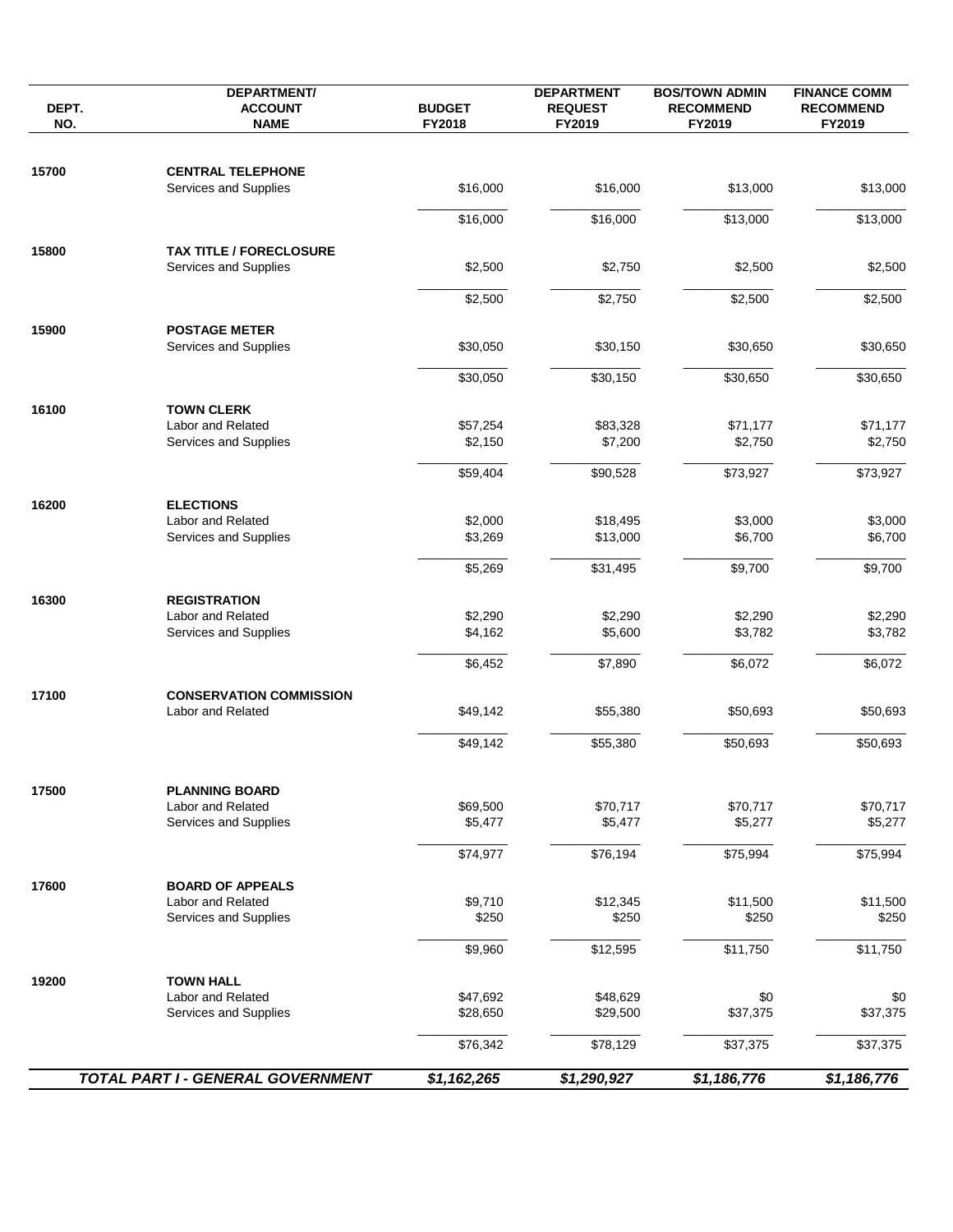| DEPT.<br>NO.                              | <b>DEPARTMENT/</b><br><b>ACCOUNT</b><br><b>NAME</b> | <b>BUDGET</b><br>FY2018  | <b>DEPARTMENT</b><br><b>REQUEST</b><br>FY2019 | <b>BOS/TOWN ADMIN</b><br><b>RECOMMEND</b><br>FY2019 | <b>FINANCE COMM</b><br><b>RECOMMEND</b><br>FY2019 |
|-------------------------------------------|-----------------------------------------------------|--------------------------|-----------------------------------------------|-----------------------------------------------------|---------------------------------------------------|
| <b>PART II</b>                            | <b>PUBLIC SAFETY</b>                                |                          |                                               |                                                     |                                                   |
|                                           |                                                     |                          |                                               |                                                     |                                                   |
| 21100<br>22100<br>23100<br>24300<br>24500 | <b>POLICE DEPARTMENT</b>                            |                          |                                               |                                                     |                                                   |
|                                           | Labor and Related<br>Services and Supplies          | \$1,476,395<br>\$163,435 | \$1,665,028<br>\$193,598                      | \$1,538,875                                         | \$1,538,875                                       |
|                                           |                                                     |                          |                                               | \$184,052                                           | \$184,052                                         |
|                                           |                                                     | \$1,639,830              | \$1,858,626                                   | \$1,722,927                                         | \$1,722,927                                       |
|                                           | <b>FIRE DEPARTMENT</b>                              |                          |                                               |                                                     |                                                   |
|                                           | Labor and Related                                   | \$211,609                | \$330,163                                     | \$201,344                                           | \$201,344                                         |
|                                           | Services and Supplies                               | \$73,075                 | \$85,335                                      | \$79,535                                            | \$79,535                                          |
|                                           |                                                     | \$284,684                | \$415,498                                     | \$280,879                                           | \$280,879                                         |
|                                           |                                                     |                          |                                               |                                                     |                                                   |
|                                           | <b>AMBULANCE</b>                                    |                          |                                               |                                                     |                                                   |
|                                           | Labor and Related<br>Services and Supplies          | \$373,579<br>\$94,350    | \$635,235<br>\$117,550                        | \$444,875<br>\$96,700                               | \$444,875<br>\$96,700                             |
|                                           |                                                     |                          |                                               |                                                     |                                                   |
|                                           |                                                     | \$467,929                | \$752,785                                     | \$541,575                                           | \$541,575                                         |
| 24100<br>24200                            | <b>BUILDING AND ZONING OFFICER</b>                  |                          |                                               |                                                     |                                                   |
|                                           | Labor and Related                                   | \$99,334                 | \$105,406                                     | \$106,014                                           | \$106,014                                         |
|                                           | Services and Supplies                               | \$850                    | \$3,995                                       | \$3,995                                             | \$3,995                                           |
|                                           |                                                     | \$100,184                | \$109,401                                     | \$110,009                                           | \$110,009                                         |
|                                           | <b>GAS INSPECTOR</b>                                |                          |                                               |                                                     |                                                   |
|                                           | Labor and Related                                   | \$8,652                  | \$8,900                                       | \$8,900                                             | \$8,900                                           |
|                                           | Services and Supplies                               | \$505                    | \$841                                         | \$841                                               | \$841                                             |
|                                           |                                                     | \$9,157                  | \$9,741                                       | \$9,741                                             | \$9,741                                           |
|                                           |                                                     |                          |                                               |                                                     |                                                   |
|                                           | <b>PLUMBING INSPECTOR</b><br>Labor and Related      | \$7,900                  | \$8,700                                       | \$8,700                                             | \$8,700                                           |
|                                           | Services and Supplies                               | \$505                    | \$891                                         | \$891                                               | \$891                                             |
|                                           |                                                     |                          |                                               |                                                     |                                                   |
|                                           |                                                     | \$8,405                  | \$9,591                                       | \$9,591                                             | \$9,591                                           |
| 24400                                     | <b>SEALER OF WEIGHTS AND MEASURES</b>               |                          |                                               |                                                     |                                                   |
|                                           | Labor and Related                                   | \$5,044                  | \$5,133                                       | \$5,133                                             | \$5,133                                           |
|                                           | Services and Supplies                               | \$175                    | \$175                                         | \$175                                               | \$175                                             |
|                                           |                                                     | \$5,219                  | \$5,308                                       | \$5,308                                             | \$5,308                                           |
|                                           | <b>WIRING INSPECTOR</b>                             |                          |                                               |                                                     |                                                   |
|                                           | Labor and Related                                   | \$18,300                 | \$18,900                                      | \$18,900                                            | \$18,900                                          |
|                                           | Services and Supplies                               | \$375                    | \$575                                         | \$575                                               | \$575                                             |
|                                           |                                                     | \$18,675                 | \$19,475                                      | \$19,475                                            | \$19,475                                          |
|                                           |                                                     |                          |                                               |                                                     |                                                   |
| 25100                                     | <b>COMMUNICATIONS CENTER</b><br>Labor and Related   |                          |                                               |                                                     |                                                   |
|                                           | Services and Supplies                               | \$304,358<br>\$17,315    | \$315,829<br>\$18,000                         | \$309,202<br>\$18,000                               | \$309,202<br>\$18,000                             |
|                                           |                                                     |                          |                                               |                                                     |                                                   |
|                                           |                                                     | \$321,673                | \$333,829                                     | \$327,202                                           | \$327,202                                         |
| 29100                                     | <b>EMERGENCY MANAGEMENT</b>                         |                          |                                               |                                                     |                                                   |
|                                           | Services and Supplies                               | \$8,225                  | \$8,225                                       | \$7,775                                             | \$7,775                                           |
|                                           |                                                     | \$8,225                  | \$8,225                                       | \$7,775                                             | \$7,775                                           |
|                                           |                                                     |                          |                                               |                                                     |                                                   |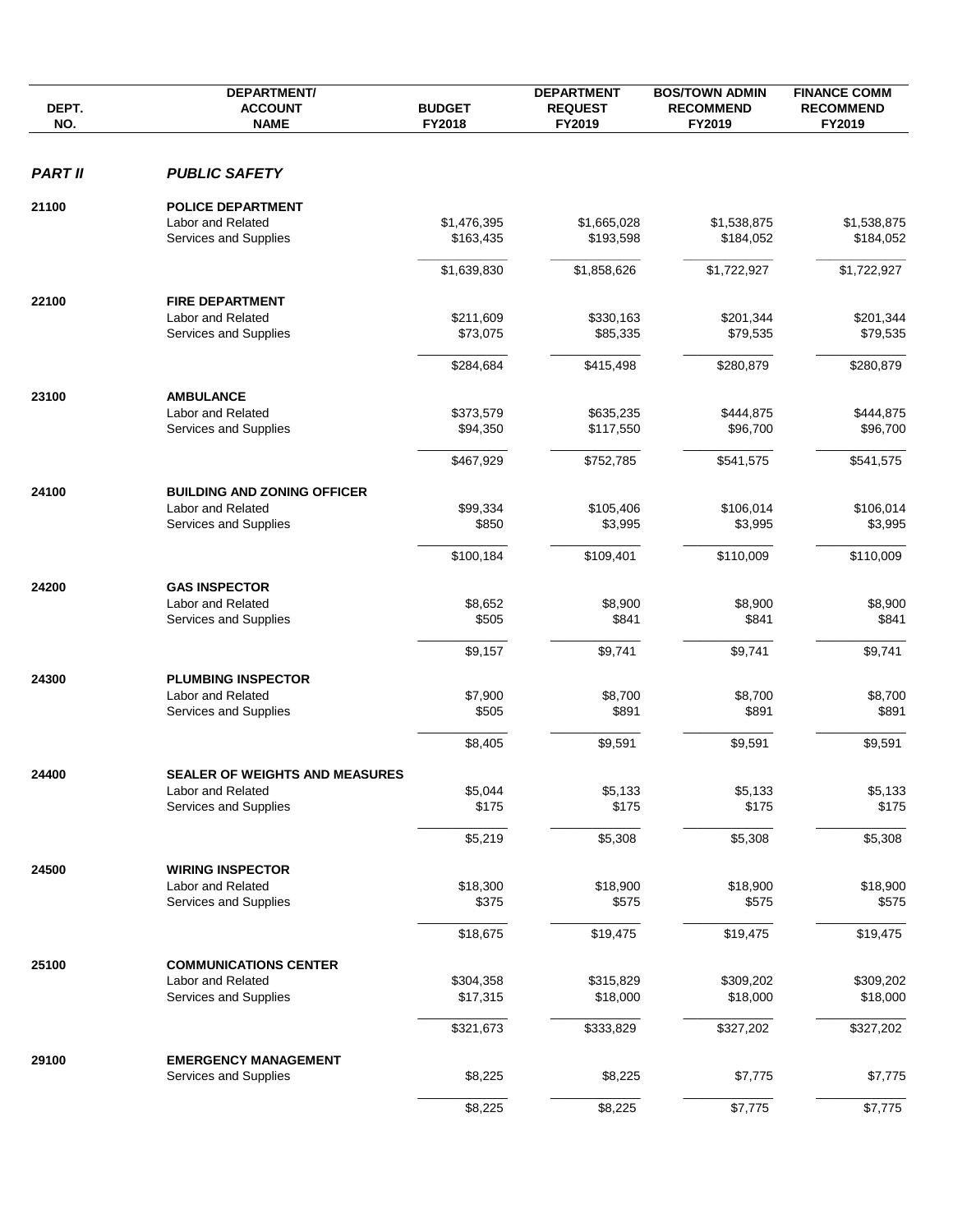|                 | <b>DEPARTMENT/</b>                                             |                         | <b>DEPARTMENT</b>        | <b>BOS/TOWN ADMIN</b>      | <b>FINANCE COMM</b>        |
|-----------------|----------------------------------------------------------------|-------------------------|--------------------------|----------------------------|----------------------------|
| DEPT.<br>NO.    | <b>ACCOUNT</b><br><b>NAME</b>                                  | <b>BUDGET</b><br>FY2018 | <b>REQUEST</b><br>FY2019 | <b>RECOMMEND</b><br>FY2019 | <b>RECOMMEND</b><br>FY2019 |
| 29200           | <b>ANIMAL CONTROL OFFICER</b>                                  |                         |                          |                            |                            |
|                 | Labor and Related                                              | \$20,509                | \$21,351                 | \$21,567                   | \$21,567                   |
|                 | Services and Supplies                                          | \$3,300                 | \$3,600                  | \$3,350                    | \$3,350                    |
|                 |                                                                |                         |                          |                            |                            |
|                 |                                                                | \$23,809                | \$24,951                 | \$24,917                   | \$24,917                   |
| 29300           | <b>SAFETY AND TRAFFIC SIGNS</b>                                |                         |                          |                            |                            |
|                 | Services and Supplies                                          | \$4,000                 | \$4,000                  | \$3,500                    | \$3,500                    |
|                 |                                                                | \$4,000                 | \$4,000                  | \$3,500                    | \$3,500                    |
| 29600           | <b>CONSTABLES</b>                                              |                         |                          |                            |                            |
|                 | Services and Supplies                                          | \$350                   | \$350                    | \$350                      | \$350                      |
|                 |                                                                | \$350                   | \$350                    | \$350                      | \$350                      |
|                 | TOTAL PART II - PUBLIC SAFETY                                  | \$2,892,140             | \$3,551,780              | \$3,063,249                | \$3,063,249                |
|                 |                                                                |                         |                          |                            |                            |
| <b>PART III</b> | <b>EDUCATION - NASHOBA VALLEY TECHNICAL HIGH SCHOOL</b>        |                         |                          |                            |                            |
| 31100           | <b>NASHOBA VALLEY TEC HIGH SCHOOL</b>                          |                         |                          |                            |                            |
|                 | <b>Operating Assessment</b><br>Debt Exclusion                  | \$1,606,290<br>\$99,340 | \$1,654,479<br>\$96,563  | \$1,489,809<br>\$88,308    | \$1,489,809<br>\$88,308    |
|                 | Debt - Roof Project (Not Excluded)                             | \$34,872                | \$34,699                 | \$32,791                   | \$32,791                   |
|                 |                                                                | \$1,740,502             | \$1,785,741              | \$1,610,908                | \$1,610,908                |
|                 | <b>TOTAL PART III - EDUCATION - NVTHS</b>                      | \$1,740,502             | \$1,785,741              | \$1,610,908                | \$1,610,908                |
| <b>PART IV</b>  | <b>EDUCATION - NORTH MIDDLESEX REGIONAL SCHOOL DISTRICT</b>    |                         |                          |                            |                            |
| 32100           | N. MIDDLESEX REG SCH DISTRICT                                  |                         |                          |                            |                            |
|                 | <b>Operating Assessment</b>                                    | \$13,306,721            | \$13,705,923             | \$13,965,607               | \$13,965,607               |
|                 | Debt Exclusion - Nissitissit                                   | \$316,450               | \$305,950                | \$305,950                  | \$305,950                  |
|                 | Debt Exclusion - High School                                   | \$988,202               | \$1,558,175              | \$1,603,401                | \$1,603,401                |
|                 | Debt - Varnum Brk Feas Roof/Win<br>Debt Exclusion - Squann ARP | \$2,000<br>\$0          | \$0<br>\$104,683         | \$0<br>\$25,555            | \$0<br>\$25,555            |
|                 | Debt Exclusion - Varn Brk ARP                                  | \$0                     | \$366,479                | \$96,640                   | \$96,640                   |
|                 | Debt Exclusion - Hawthorne ARP                                 | \$0                     | \$1,868                  | \$525                      | \$525                      |
|                 |                                                                | \$14,613,373            | \$16,043,078             | \$15,997,678               | \$15,997,678               |
|                 | <b>TOTAL PART IV - EDUCATION - NMRSD</b>                       | \$14,613,373            | \$16,043,078             | \$15,997,678               | \$15,997,678               |
|                 |                                                                |                         |                          |                            |                            |
| <b>PART V</b>   | <b>PUBLIC WORKS</b>                                            |                         |                          |                            |                            |
| 41100           | <b>TOWN ENGINEER</b>                                           |                         |                          |                            |                            |
|                 | <b>Labor and Related</b><br>Services and Supplies              | \$177,306<br>\$7,485    | \$181,187<br>\$7,885     | \$181,933<br>\$7,885       | \$181,933<br>\$7,885       |
|                 |                                                                | \$184,791               | \$189,072                | \$189,818                  | \$189,818                  |
|                 | <b>HIGHWAYS-CONST &amp; MAINTENANCE</b>                        |                         |                          |                            |                            |
| 42200           | Labor and Related                                              | \$515,206               | \$526,667                | \$524,393                  | \$524,393                  |
|                 | Services and Supplies                                          | \$184,355               | \$206,975                | \$193,775                  | \$193,775                  |
|                 |                                                                | \$699,561               | \$733,642                | \$718,168                  | \$718,168                  |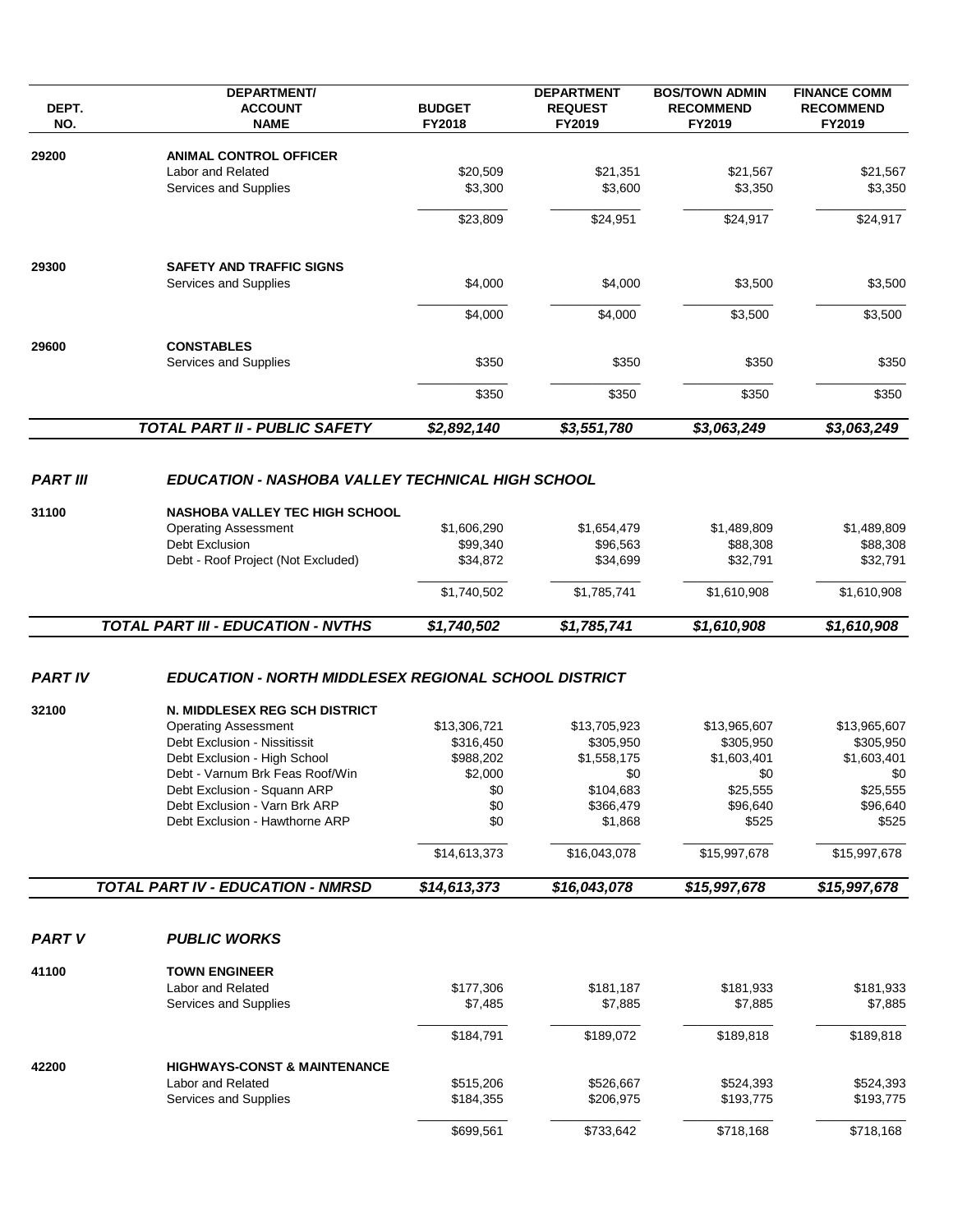| DEPT.<br>NO.            | <b>DEPARTMENT/</b><br><b>ACCOUNT</b><br><b>NAME</b> | <b>BUDGET</b><br>FY2018 | <b>DEPARTMENT</b><br><b>REQUEST</b><br>FY2019 | <b>BOS/TOWN ADMIN</b><br><b>RECOMMEND</b><br>FY2019 | <b>FINANCE COMM</b><br><b>RECOMMEND</b><br>FY2019 |
|-------------------------|-----------------------------------------------------|-------------------------|-----------------------------------------------|-----------------------------------------------------|---------------------------------------------------|
| 42300<br>51100<br>54100 | <b>SNOW &amp; ICE</b>                               |                         |                                               |                                                     |                                                   |
|                         | Labor and Related                                   | \$66,600                | \$66,600                                      | \$66,600                                            | \$66,600                                          |
|                         | Services and Supplies                               | \$113,400               | \$113,400                                     | \$113,400                                           | \$113,400                                         |
|                         |                                                     | \$180,000               | \$180,000                                     | \$180,000                                           | \$180,000                                         |
| 42400                   | <b>STREET LIGHTING</b>                              |                         |                                               |                                                     |                                                   |
|                         | Services and Supplies                               | \$45,000                | \$45,000                                      | \$45,000                                            | \$45,000                                          |
|                         |                                                     | \$45,000                | \$45,000                                      | \$45,000                                            | \$45,000                                          |
| 42700                   | <b>TREE CARE AND PLANTING</b>                       |                         |                                               |                                                     |                                                   |
|                         | <b>Labor and Related</b>                            | \$0                     | \$0                                           | \$0                                                 | \$0                                               |
|                         | Services and Supplies                               | \$14,935                | \$21,325                                      | \$14,325                                            | \$14,325                                          |
|                         |                                                     | \$14,935                | \$21,325                                      | \$14,325                                            | \$14,325                                          |
| 49100                   | <b>CEMETERY / PARKS</b>                             |                         |                                               |                                                     |                                                   |
|                         | Labor and Related                                   | \$89,501                | \$92,903                                      | \$93,242                                            | \$93,242                                          |
|                         | Services and Supplies                               | \$14,540                | \$14,540                                      | \$14,190                                            | \$14,190                                          |
|                         |                                                     | \$104,041               | \$107,443                                     | \$107,432                                           | \$107,432                                         |
|                         | TOTAL PART V - PUBLIC WORKS                         | \$1,228,328             | \$1,276,482                                   | \$1,254,743                                         | \$1,254,743                                       |
| <b>PART VI</b>          | <b>HUMAN SERVICES</b>                               |                         |                                               |                                                     |                                                   |
|                         | <b>BOARD OF HEALTH</b>                              |                         |                                               |                                                     |                                                   |
|                         | Labor and Related                                   | \$24,121                | \$24,532                                      | \$24,647                                            | \$24,647                                          |
|                         | Services and Supplies                               | \$43,453                | \$80,503                                      | \$45,503                                            | \$45,503                                          |
|                         |                                                     | \$67,574                | \$105,035                                     | \$70,150                                            | \$70,150                                          |
|                         | <b>COUNCIL ON AGING</b>                             |                         |                                               |                                                     |                                                   |
|                         | Labor and Related                                   | \$143,612               | \$150,849                                     | \$150,063                                           | \$150,063                                         |
|                         | Services and Supplies                               | \$37,239                | \$36,889                                      | \$35,689                                            | \$35,689                                          |
|                         |                                                     |                         |                                               |                                                     |                                                   |
|                         |                                                     | \$180,851               | \$187,738                                     | \$185,752                                           | \$185,752                                         |
| 54300                   | <b>VETERANS' SERVICES</b>                           |                         |                                               |                                                     |                                                   |
|                         | Labor and Related                                   | \$8,500                 | \$8,649                                       | \$8,649                                             | \$8,649                                           |
|                         | Services and Supplies                               | \$175,600               | \$190,600                                     | \$170,600                                           | \$170,600                                         |
|                         |                                                     | \$184,100               | \$199,249                                     | \$179,249                                           | \$179,249                                         |
|                         | <b>TOTAL PART VI - HUMAN SERVICES</b>               | \$432,525               | \$492,022                                     | \$435,151                                           | \$435,151                                         |
|                         |                                                     |                         |                                               |                                                     |                                                   |
| <b>PART VII</b>         | <b>CULTURE &amp; RECREATION</b>                     |                         |                                               |                                                     |                                                   |
| 61100                   | <b>LAWRENCE LIBRARY</b>                             |                         |                                               |                                                     |                                                   |
|                         | Labor and Related                                   | \$347,497               | \$361,525                                     | \$361,702                                           | \$361,702                                         |
|                         | Services and Supplies                               | \$138,857               | \$140,885                                     | \$138,481                                           | \$138,481                                         |
|                         |                                                     | \$486,354               | \$502,410                                     | \$500,183                                           | \$500,183                                         |
| 63100                   | <b>SUMMER PLAYGROUND</b>                            |                         |                                               |                                                     |                                                   |
|                         | Labor and Related                                   | \$2,850                 | \$2,850                                       | \$0                                                 | \$0                                               |
|                         |                                                     | \$2,850                 | \$2,850                                       | \$0                                                 | \$0                                               |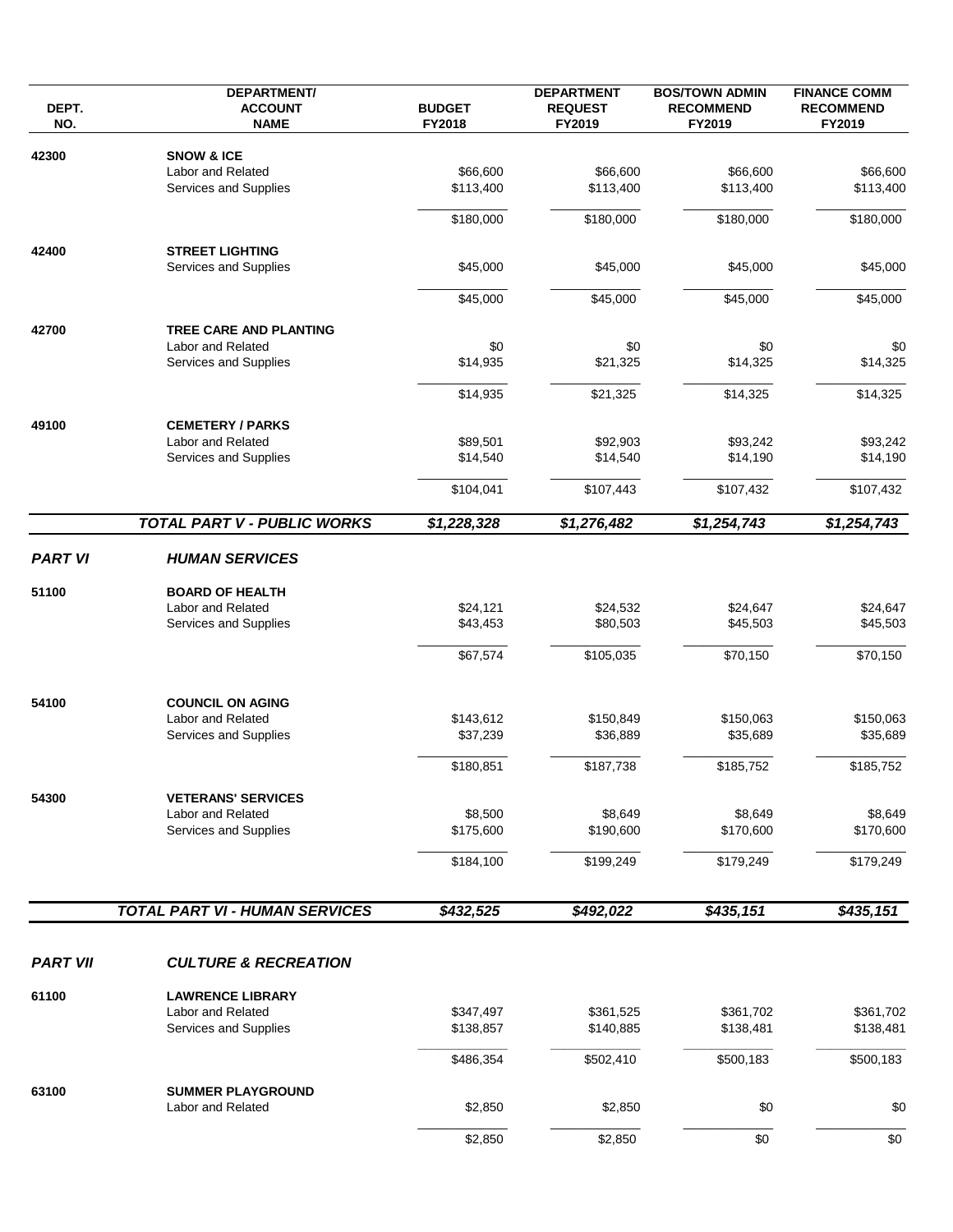| DEPT.<br>NO.     | <b>DEPARTMENT/</b><br><b>ACCOUNT</b><br><b>NAME</b>      | <b>BUDGET</b><br>FY2018 | <b>DEPARTMENT</b><br><b>REQUEST</b><br>FY2019 | <b>BOS/TOWN ADMIN</b><br><b>RECOMMEND</b><br>FY2019 | <b>FINANCE COMM</b><br><b>RECOMMEND</b><br>FY2019 |
|------------------|----------------------------------------------------------|-------------------------|-----------------------------------------------|-----------------------------------------------------|---------------------------------------------------|
| 63200            | <b>COMMUNITY CENTER</b>                                  |                         |                                               |                                                     |                                                   |
|                  | Labor and Related                                        | \$21,211                | \$42,115                                      | \$24,644                                            | \$24,644                                          |
|                  | <b>Services and Supplies</b>                             | \$6,490                 | \$7,012                                       | \$6,490                                             | \$6,490                                           |
|                  |                                                          |                         |                                               |                                                     |                                                   |
|                  |                                                          | \$27,701                | \$49,127                                      | \$31,134                                            | \$31,134                                          |
| 69200            | <b>MEMORIAL DAY CELEBRATION</b>                          |                         |                                               |                                                     |                                                   |
|                  | Services and Supplies                                    | \$3,000                 | \$3,000                                       | \$3,000                                             | \$3,000                                           |
|                  |                                                          | \$3,000                 | \$3,000                                       | \$3,000                                             | \$3,000                                           |
| 69210            | <b>4TH OF JULY CELEBRATION</b>                           |                         |                                               |                                                     |                                                   |
|                  | Services and Supplies                                    | \$3,000                 | \$3,000                                       | \$3,000                                             | \$3,000                                           |
|                  |                                                          | \$3,000                 | \$3,000                                       | \$3,000                                             | \$3,000                                           |
|                  |                                                          |                         |                                               |                                                     |                                                   |
|                  | <b>TOTAL PART VII - CULTURE &amp; RECREATION</b>         | \$522,905               | \$560,387                                     | \$537,317                                           | \$537,317                                         |
| <b>PART VIII</b> | <b>DEBT SERVICE</b>                                      |                         |                                               |                                                     |                                                   |
|                  |                                                          |                         |                                               |                                                     |                                                   |
| 71700            | <b>DEBT - PARKS &amp; REC BUILDING</b><br>Long-Term Debt | \$4,550                 | \$4,460                                       | \$4,460                                             | \$4,460                                           |
|                  |                                                          | \$4,550                 | \$4,460                                       | \$4,460                                             | \$4,460                                           |
| 71710            | <b>DEBT - SENIOR CENTER</b>                              |                         |                                               |                                                     |                                                   |
|                  | Long-Term Debt                                           | \$66,783                | \$65,455                                      | \$65,455                                            | \$65,455                                          |
|                  |                                                          | \$66,783                | \$65,455                                      | \$65,455                                            | \$65,455                                          |
|                  |                                                          |                         |                                               |                                                     |                                                   |
| 71800            | <b>DEBT-PEPP SPRINGS LAND ACQ</b><br>Long-Term Debt      | \$49,840                | \$48,200                                      | \$48,200                                            | \$48,200                                          |
|                  |                                                          | \$49,840                | \$48,200                                      | \$48,200                                            | \$48,200                                          |
| 75200            | <b>INTEREST SHORT-TERM DEBT</b>                          |                         |                                               |                                                     |                                                   |
|                  | Interest on Temporary Loans                              | \$1,187                 | \$1,362                                       | \$1,362                                             | \$1,362                                           |
|                  | Principle - Fire Truck                                   | \$35,000                | \$35,000                                      | \$35,000                                            | \$35,000                                          |
|                  |                                                          | \$36,187                | \$36,362                                      | \$36,362                                            | \$36,362                                          |
|                  | <b>TOTAL PART VIII - DEBT SERVICE</b>                    | \$157,360               | \$154,477                                     | \$154,477                                           | \$154,477                                         |
|                  |                                                          |                         |                                               |                                                     |                                                   |
| <b>PARTIX</b>    | <b>EMPLOYEE BENEFITS &amp; INSURANCE</b>                 |                         |                                               |                                                     |                                                   |
| 91100            | <b>RETIREMENT ASSESSMENT</b>                             | \$1,008,870             | \$1,004,173                                   | \$1,071,290                                         | \$1,071,290                                       |
| 91300            | <b>UNEMPLOYMENT INSURANCE</b>                            | \$7,500                 | \$7,500                                       | \$5,000                                             | \$5,000                                           |
| 91400            | <b>HEALTH INSURANCE</b>                                  | \$810,936               | \$904,981                                     | \$890,340                                           | \$890,340                                         |
| 91500            | <b>LIFE INSURANCE</b>                                    | \$2,000                 | \$2,000                                       | \$2,000                                             | \$2,000                                           |
| 91600            | <b>TOWN SHARE MEDICARE</b>                               | \$58,000                | \$58,000                                      | \$58,000                                            | \$58,000                                          |
|                  |                                                          | \$1,887,306             | \$1,976,654                                   | \$2,026,630                                         | \$2,026,630                                       |
| 94500            | <b>GENERAL INSURANCE</b>                                 | \$185,500               | \$206,000                                     | \$206,000                                           | \$206,000                                         |
|                  | TOTAL PART IX - EMPLOYEE BENEFITS & INS                  | \$2,072,806             | \$2,182,654                                   | \$2,232,630                                         | \$2,232,630                                       |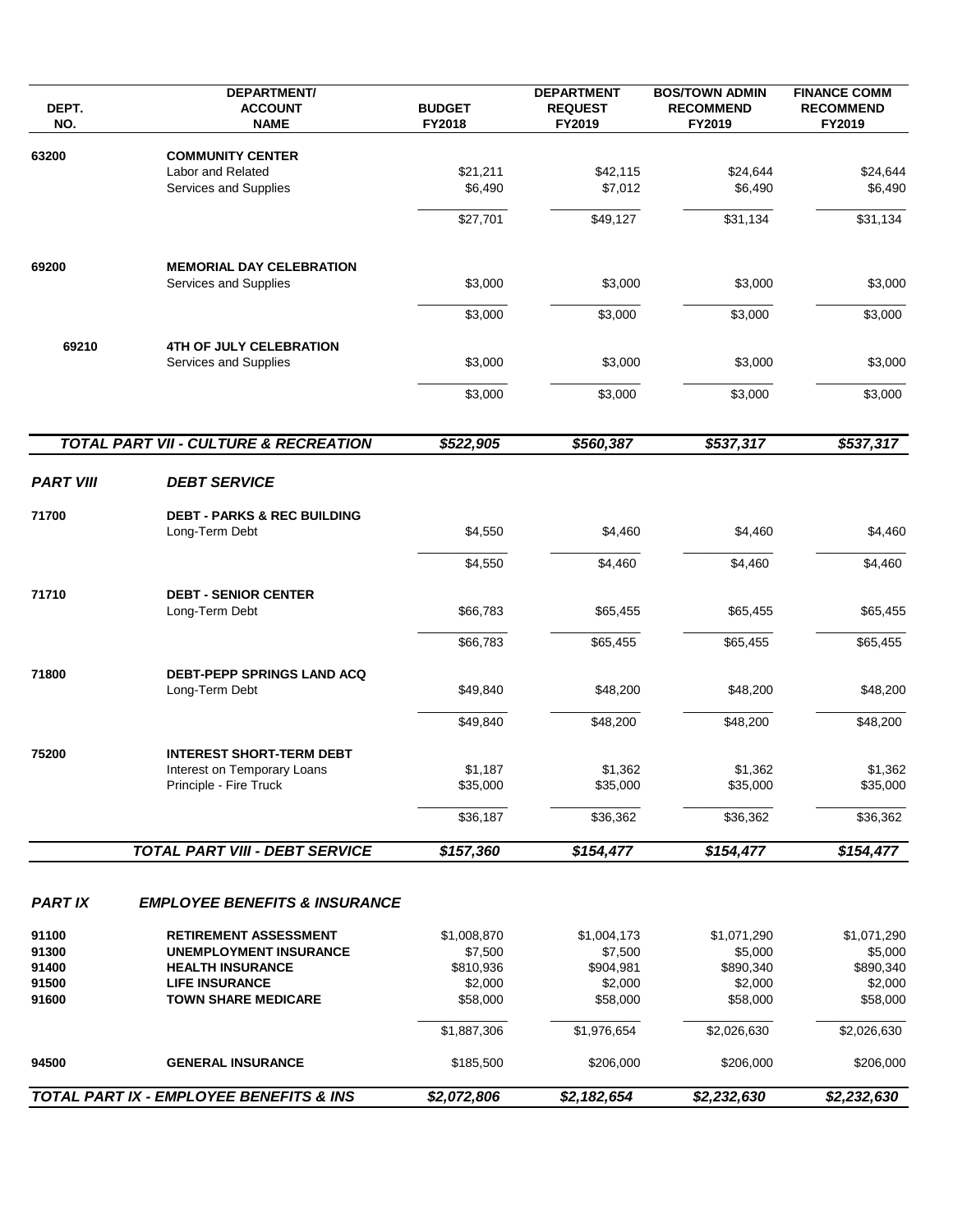|                  | <b>DEPARTMENT/</b>                   |               | <b>DEPARTMENT</b> | <b>BOS/TOWN ADMIN</b> | <b>FINANCE COMM</b> |
|------------------|--------------------------------------|---------------|-------------------|-----------------------|---------------------|
| DEPT.            | <b>ACCOUNT</b>                       | <b>BUDGET</b> | <b>REQUEST</b>    | <b>RECOMMEND</b>      | <b>RECOMMEND</b>    |
| NO.              | <b>NAME</b>                          | <b>FY2018</b> | FY2019            | FY2019                | FY2019              |
| <b>PART X</b>    | <b>CAPITAL OUTLAY</b>                |               |                   |                       |                     |
| 93000            | <b>CAPITAL OUTLAY</b>                |               |                   |                       |                     |
|                  | <b>Capital Expense</b>               | \$235,470     | \$302,143         | \$488,812             | \$488,812           |
|                  |                                      | \$235,470     | \$302,143         | \$488,812             | \$488,812           |
|                  | TOTAL PART X - CAPITAL OUTLAY        | \$235,470     | \$302,143         | \$488,812             | \$488,812           |
|                  | <b>SUMMARY - GENERAL FUND</b>        |               |                   |                       |                     |
| <b>PART I</b>    | <b>GENERAL GOVERNMENT</b>            | \$1,162,265   | \$1,290,927       | \$1,186,776           | \$1,186,776         |
| <b>PART II</b>   | <b>PUBLIC SAFETY</b>                 | \$2,892,140   | \$3,551,780       | \$3,063,249           | \$3,063,249         |
| <b>PART III</b>  | <b>EDUCATION - NASHOBA VALLEY</b>    | \$1,740,502   | \$1,785,741       | \$1,610,908           | \$1,610,908         |
| <b>PART IV</b>   | <b>EDUCATION - NORTH MIDDLESEX</b>   | \$14,613,373  | \$16,043,078      | \$15,997,678          | \$15,997,678        |
| <b>PART V</b>    | <b>PUBLIC WORKS</b>                  | \$1,228,328   | \$1,276,482       | \$1,254,743           | \$1,254,743         |
| <b>PART VI</b>   | <b>HUMAN SERVICES</b>                | \$432,525     | \$492,022         | \$435,151             | \$435,151           |
| <b>PART VII</b>  | <b>CULTURE &amp; RECREATION</b>      | \$522,905     | \$560,387         | \$537,317             | \$537,317           |
| <b>PART VIII</b> | <b>DEBT SERVICE</b>                  | \$157,360     | \$154,477         | \$154,477             | \$154,477           |
| <b>PARTIX</b>    | <b>EMPLOYEE BENEFITS &amp; INSUR</b> | \$2,072,806   | \$2,182,654       | \$2,232,630           | \$2,232,630         |
| <b>PART X</b>    | <b>CAPITAL OUTLAY</b>                | \$235,470     | \$302,143         | \$488,812             | \$488,812           |
|                  | <b>TOTAL GENERAL FUND</b>            | \$25,057,674  | \$27,639,691      | \$26,961,741          | \$26,961,741        |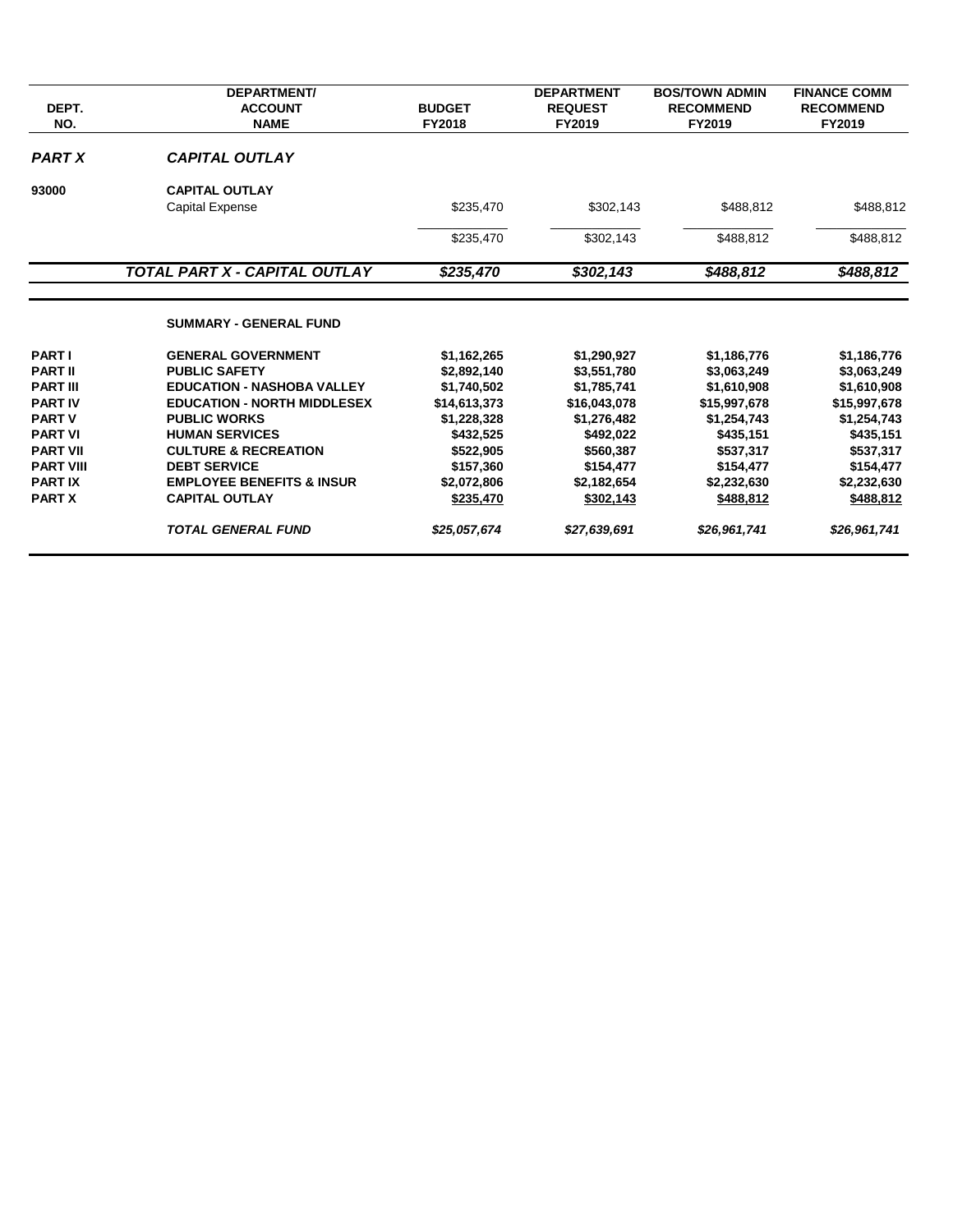| DEPT.<br>NO. | <b>DEPARTMENT/</b><br><b>ACCOUNT</b><br><b>NAME</b> | <b>BUDGET</b><br>FY2018 | <b>DEPARTMENT</b><br><b>REQUEST</b><br>FY2019 | <b>BOS/TOWN ADMIN</b><br><b>RECOMMEND</b><br>FY2019 | <b>FINANCE COMM</b><br><b>RECOMMEND</b><br>FY2019 |
|--------------|-----------------------------------------------------|-------------------------|-----------------------------------------------|-----------------------------------------------------|---------------------------------------------------|
|              |                                                     |                         |                                               |                                                     |                                                   |
|              | <b>SEWER ENTERPRISE FUND - FUND 600</b>             |                         |                                               |                                                     |                                                   |
|              | <b>Salary &amp; Wages</b>                           |                         |                                               |                                                     |                                                   |
|              | Salaries, Appointed Positions                       | \$47,944                | 48,785                                        | \$48,785                                            | \$48,785                                          |
|              | Wages, Hourly                                       | \$491,736               | 538,317                                       | \$538,317                                           | \$538,317                                         |
|              | Overtime                                            | \$64,000                | 68,000                                        | \$68,000                                            | \$68,000                                          |
|              | Longevity                                           | \$5,935                 | 8,740                                         | \$8,740                                             | \$8,740                                           |
|              | <b>Total Salary &amp; Wages</b>                     | \$609,615               | \$663,842                                     | \$663,842                                           | \$663,842                                         |
|              | <b>Expenses</b>                                     | \$442,500               | \$462,500                                     | \$462,500                                           | \$462,500                                         |
|              | <b>Capital Outlay</b>                               | \$125,000               | \$100,000                                     | \$100,000                                           | \$100,000                                         |
|              | <b>Debt Service</b>                                 | \$832,939               | \$819,223                                     | \$819,223                                           | \$819,223                                         |
|              | <b>Indirect Costs</b>                               | \$111,438               | \$113,858                                     | \$113,858                                           | \$113,858                                         |
|              | <b>Employee Benefits &amp; Insurance</b>            |                         |                                               |                                                     |                                                   |
|              | Retirement                                          | \$135,211               | 150,000                                       | \$150,000                                           | \$150,000                                         |
|              | Unemployment                                        | \$3,300                 | 7,500                                         | \$7,500                                             | \$7,500                                           |
|              | Health Insurance                                    | \$93,745                | 110,000                                       | \$110,000                                           | \$110,000                                         |
|              | Life Insurance                                      | \$330                   | 330                                           | \$330                                               | \$330                                             |
|              | Medicare                                            | \$11,660                | 12,000                                        | \$12,000                                            | \$12,000                                          |
|              | <b>Total Employee Benefits &amp; Insur</b>          | \$244,246               | \$279,830                                     | \$279,830                                           | \$279,830                                         |
|              | <b>General Liability Insurance</b>                  |                         |                                               |                                                     |                                                   |
|              | Package Policy                                      | \$22,000                | 22,000                                        | \$22,000                                            | \$22,000                                          |
|              | <b>Worker's Comp</b>                                | \$8,800                 | 13,500                                        | \$13,500                                            | \$13,500                                          |
|              | <b>Special Coverages</b>                            | \$1,100                 | 1,000                                         | \$1,000                                             | \$1,000                                           |
|              | <b>Deductibles</b>                                  | \$1,100                 | 1,000                                         | \$1,000                                             | \$1,000                                           |
|              | <b>Total General Liability Insurance</b>            | \$33,000                | \$37,500                                      | \$37,500                                            | \$37,500                                          |
|              | <b>Reserve Fund</b>                                 | \$0                     | \$50,000                                      | \$50,000                                            | \$50,000                                          |
|              |                                                     |                         |                                               |                                                     |                                                   |
|              | <b>TOTAL - SEWER ENTERPRISE FUND</b>                | \$2,398,738             | \$2,526,753                                   | \$2,526,753                                         | \$2,526,753                                       |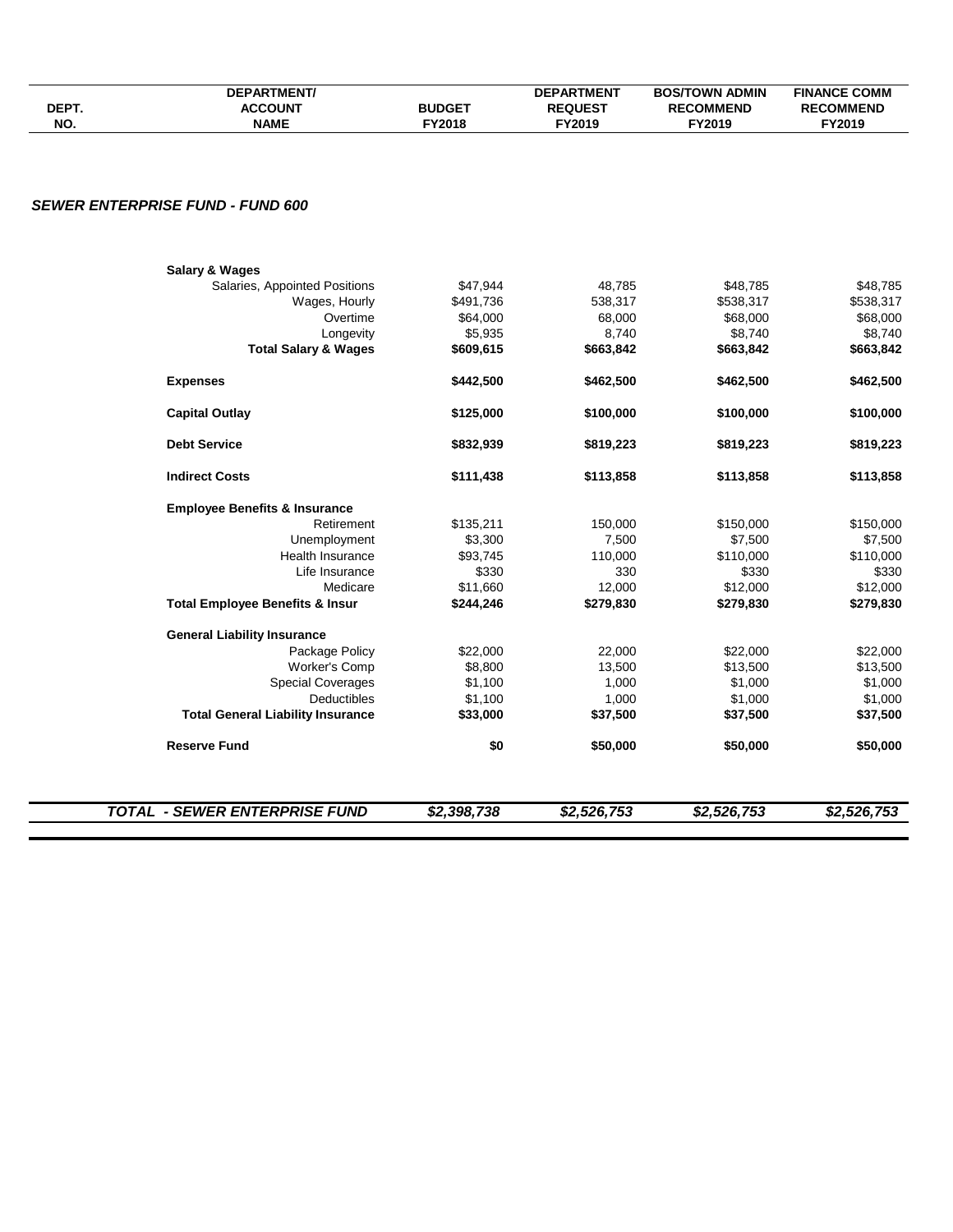| DEPT.<br>NO. | <b>DEPARTMENT/</b><br><b>ACCOUNT</b><br><b>NAME</b> | <b>BUDGET</b><br>FY2018 | <b>DEPARTMENT</b><br><b>REQUEST</b><br>FY2019 | <b>BOS/TOWN ADMIN</b><br><b>RECOMMEND</b><br>FY2019 | <b>FINANCE COMM</b><br><b>RECOMMEND</b><br>FY2019 |
|--------------|-----------------------------------------------------|-------------------------|-----------------------------------------------|-----------------------------------------------------|---------------------------------------------------|
|              |                                                     |                         |                                               |                                                     |                                                   |
|              | <b>WATER ENTERPRISE FUND - FUND 610</b>             |                         |                                               |                                                     |                                                   |
|              | <b>Salary &amp; Wages</b>                           |                         |                                               |                                                     |                                                   |
|              | Salaries, Appointed Positions                       | \$47,944                | 48,785                                        | \$48,785                                            | \$48,785                                          |
|              | Wages, Hourly                                       | \$368,793               | 379,919                                       | \$379,919                                           | \$379,919                                         |
|              | Overtime                                            | \$48,000                | 52,000                                        | \$52,000                                            | \$52,000                                          |
|              | Longevity                                           | \$2,050                 | 3,240                                         | \$3,240                                             | \$3,240                                           |
|              | <b>Total Salary &amp; Wages</b>                     | \$466,787               | \$483,944                                     | \$483,944                                           | \$483,944                                         |
|              | <b>Expenses</b>                                     | \$482,200               | \$470,000                                     | \$470,000                                           | \$470,000                                         |
|              | <b>Capital Outlay</b>                               | \$125,000               | \$110,000                                     | \$110,000                                           | \$110,000                                         |
|              | <b>Debt Service</b>                                 | \$268,829               | \$262,489                                     | \$262,489                                           | \$262,489                                         |
|              | <b>Indirect Costs</b>                               | \$94,375                | \$96,378                                      | \$96,378                                            | \$96,378                                          |
|              | <b>Employee Benefits &amp; Insurance</b>            |                         |                                               |                                                     |                                                   |
|              | Retirement                                          | \$95,181                | 104,699                                       | \$104,699                                           | \$104,699                                         |
|              | Unemployment                                        | \$5,500                 | 25,000                                        | \$25,000                                            | \$25,000                                          |
|              | Health Insurance                                    | \$33,000                | 98,000                                        | \$98,000                                            | \$98,000                                          |
|              | Life Insurance                                      | \$220                   | 220                                           | \$220                                               | \$220                                             |
|              | Medicare                                            | \$9,900                 | 9,000                                         | \$9,000                                             | \$9,000                                           |
|              | <b>Total Employee Benefits &amp; Insur</b>          | \$143,801               | \$236,919                                     | \$236,919                                           | \$236,919                                         |
|              | <b>General Liability Insurance</b>                  |                         |                                               |                                                     |                                                   |
|              | Package Policy                                      | \$22,000                | 22,000                                        | \$22,000                                            | \$22,000                                          |
|              | Worker's Comp                                       | \$7,700                 | 12,000                                        | \$12,000                                            | \$12,000                                          |
|              | <b>Special Coverages</b>                            | \$3,000                 | 3,000                                         | \$3,000                                             | \$3,000                                           |
|              | <b>Deductibles</b>                                  | \$1,000                 | 1,000                                         | \$1,000                                             | \$1,000                                           |
|              | <b>Total General Liability Insurance</b>            | \$33,700                | \$38,000                                      | \$38,000                                            | \$38,000                                          |
|              | <b>Reserve Fund</b>                                 | \$0                     | \$50,000                                      | \$50,000                                            | \$50,000                                          |
|              |                                                     |                         |                                               |                                                     |                                                   |
|              | <b>TOTAL - WATER ENTERPRISE FUND</b>                | \$1,614,692             | \$1,747,730                                   | \$1,747,730                                         | \$1,747,730                                       |
|              |                                                     |                         |                                               |                                                     |                                                   |